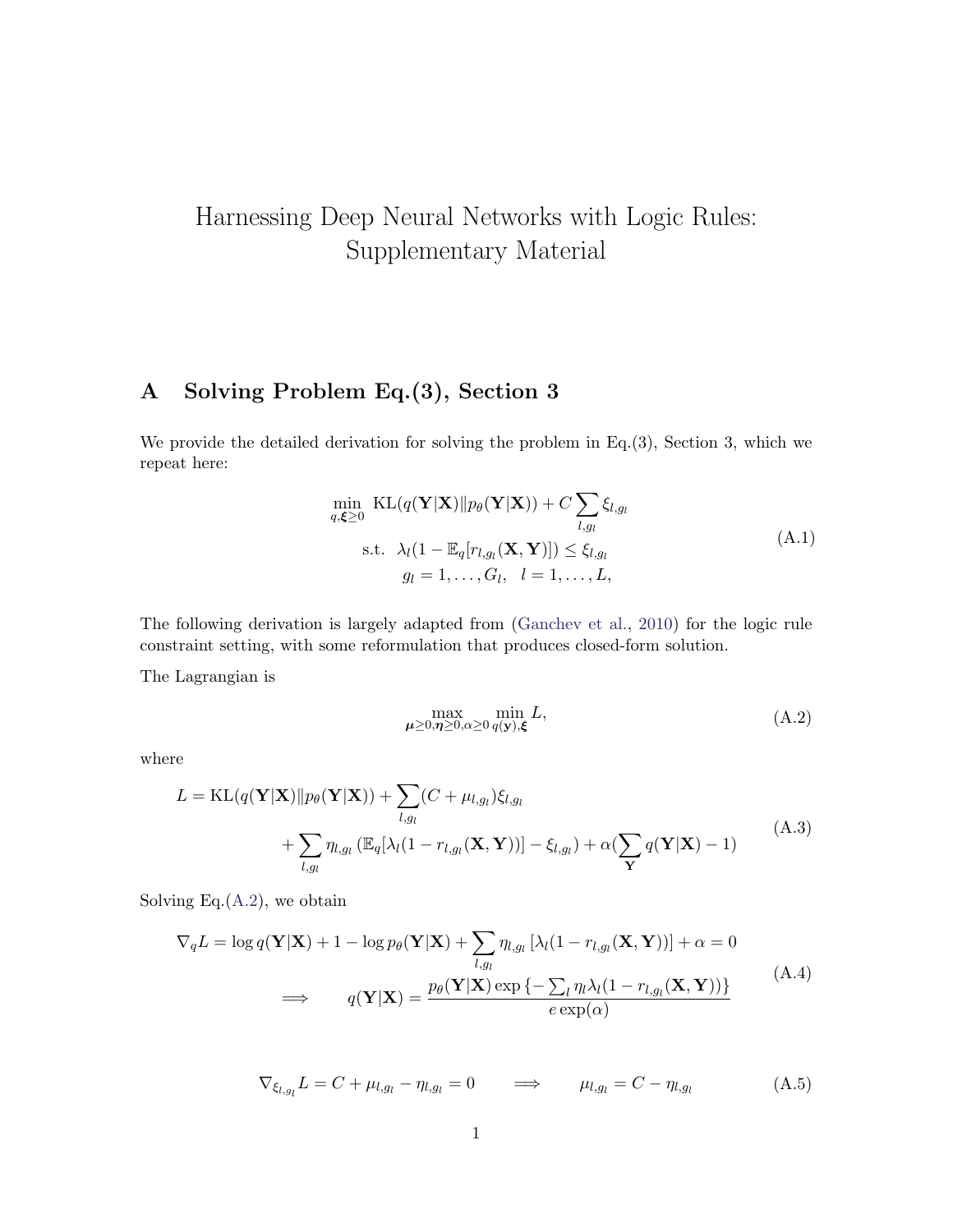<span id="page-1-0"></span>
$$
\nabla_{\alpha}L = \sum_{\mathbf{Y}} \frac{p_{\theta}(\mathbf{Y}|\mathbf{X}) \exp\left\{-\sum_{l,g_l} \eta_{l,g_l} \lambda_l (1 - r_{l,g_l}(\mathbf{X}, \mathbf{Y}))\right\}}{e \exp(\alpha)} - 1 = 0
$$
  
\n
$$
\implies \alpha = \log \left( \frac{\sum_{\mathbf{Y}} p(\mathbf{Y}|\mathbf{X}) \exp\left\{-\sum_{l,g_l} \eta_{l,g_l} \lambda_l (1 - r_{l,g_l}(\mathbf{X}, \mathbf{Y}))\right\}}{e} \right)
$$
\n(A.6)

Let  $Z_{\eta} = \sum_{\mathbf{Y}} p(\mathbf{Y}|\mathbf{X}) \exp \left\{-\sum_{l,g_l} \eta_{l,g_l} \lambda_l (1 - r_{l,g_l}(\mathbf{X}, \mathbf{Y}))\right\}$ . Plugging  $\alpha$  into  $L$ 

$$
L = -\log Z_{\eta} + \sum_{l,g_l} (C + \mu_{l,g_l}) \xi_{l,g_l} - \sum_{l,g_l} \eta_{l,g_l} \xi_{l,g_l}
$$
  
=  $-\log Z_{\eta}$  (A.7)

<span id="page-1-1"></span>Since  $Z_{\eta}$  monotonically decreases as  $\eta$  increases, and from Eq.[\(A.6\)](#page-1-0) we have  $\eta_{l,g_l} \leq C$ , therefore:

$$
\max_{C \ge \eta \ge 0} -\log Z_{\eta}
$$
\n
$$
\implies \eta_{l,g_l}^* = C
$$
\n(A.8)

Plugging Eqs.[\(A.6\)](#page-1-0) and [\(A.8\)](#page-1-1) into Eq.[\(A.5\)](#page-0-1) we obtain the solution of q as in Eq.(4).

## B Identifying Lists for NER

We design a simple pattern-matching based method to identify lists and counterparts in the NER task. We ensure high precision and do not expect high recall. In particular, we only retrieve lists that with the pattern "1. ... 2. ... 3. ..." (i.e., indexed by numbers), and "- ... - ... - ..." (i.e., each item marked with "-"). We require at least 3 items to form a list.

We further require the text of each item follows certain patterns to ensure the text is highly likely to be named entities, and rule out those lists whose item text is largely free text. Specifically, we require 1) all words of the item text all start with capital letters; 2) referring the text between punctuations as "block", each block includes no more than 3 words.

We detect both intra-sentence lists and inter-sentence lists in documents. We found the above patterns are effective to identify true lists. A better list detection method is expected to further improve our NER results.